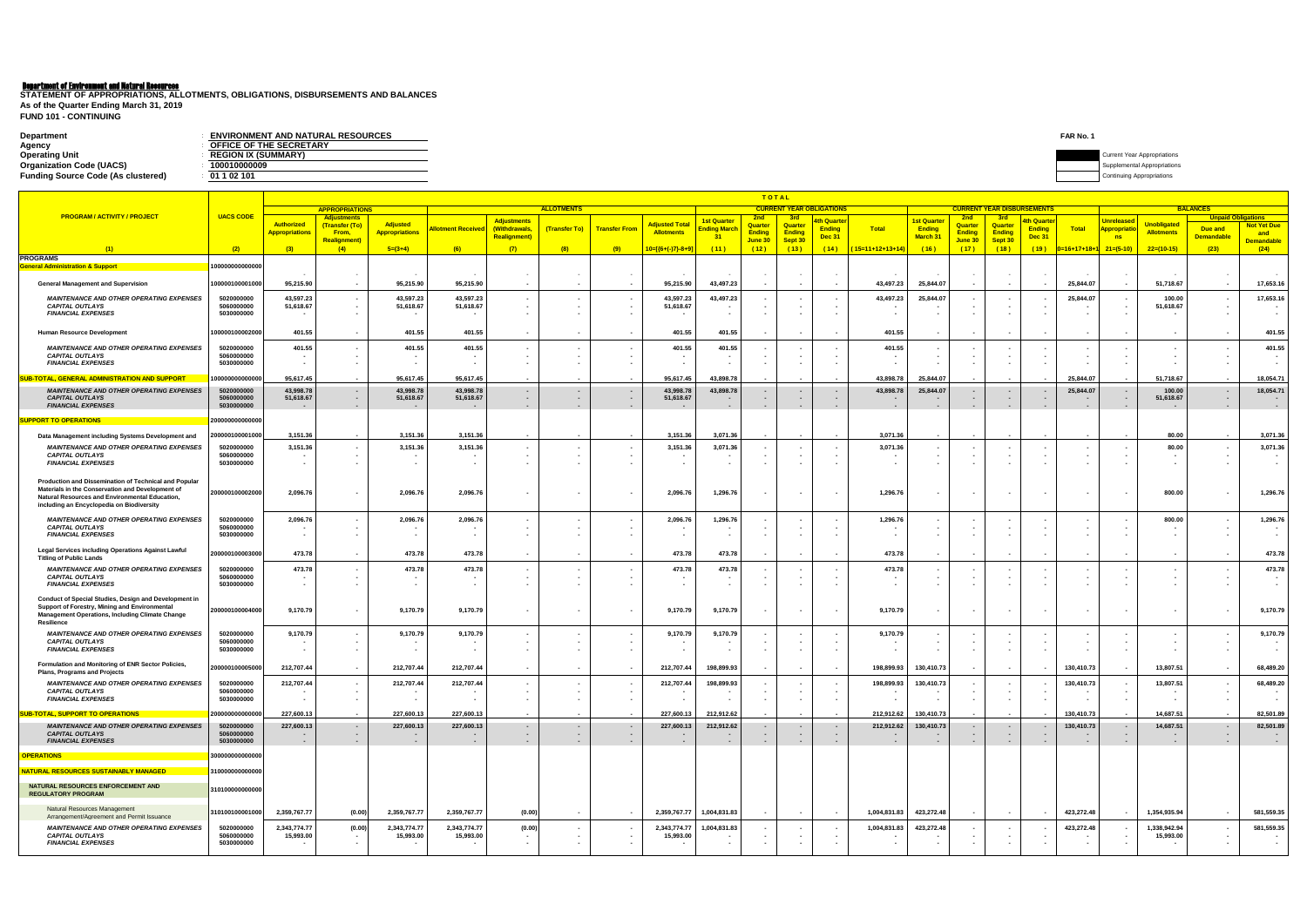# Department of Environment and Natural Resources

| <b>Department</b>                         | <b>ENVIRONMENT AND NATURAL RESOURCES</b> | <b>FAR No.</b> |                                    |
|-------------------------------------------|------------------------------------------|----------------|------------------------------------|
| Agency                                    | <b>FICE OF THE SECRETARY</b>             |                |                                    |
| <b>Operating Unit</b>                     | <b>REGION IX (SUMMARY)</b>               |                | <b>Current Year Appropriations</b> |
| <b>Organization Code (UACS)</b>           | 0010000009 -                             |                |                                    |
| <b>Funding Source Code (As clustered)</b> | 01 1 02 101                              |                | Continuing Appropriations          |

**FUND 101 - CONTINUING STATEMENT OF APPROPRIATIONS, ALLOTMENTS, OBLIGATIONS, DISBURSEMENTS AND BALANCES As of the Quarter Ending March 31, 2019**

|                                                                                        |                          | <b>TOTAL</b>              |                                             |                           |                                 |                                     |                                  |                          |                                |                                          |                          |                                         |                              |                    |                             |                          |                          |                                   |                  |                                   |                           |                                              |                          |
|----------------------------------------------------------------------------------------|--------------------------|---------------------------|---------------------------------------------|---------------------------|---------------------------------|-------------------------------------|----------------------------------|--------------------------|--------------------------------|------------------------------------------|--------------------------|-----------------------------------------|------------------------------|--------------------|-----------------------------|--------------------------|--------------------------|-----------------------------------|------------------|-----------------------------------|---------------------------|----------------------------------------------|--------------------------|
| <b>PROGRAM / ACTIVITY / PROJECT</b>                                                    | <b>UACS CODE</b>         |                           | <b>APPROPRIATIONS</b><br><b>Adjustments</b> |                           |                                 |                                     | <b>ALLOTMENTS</b>                |                          |                                |                                          |                          | <b>CURRENT YEAR OBLIGATIONS</b><br>-3rd |                              |                    |                             | <b>2nd</b>               |                          | <b>CURRENT YEAR DISBURSEMENTS</b> |                  |                                   |                           | <b>BALANCES</b><br><b>Unpaid Obligations</b> |                          |
|                                                                                        |                          | <b>Authorized</b>         | (Transfer (To)                              | <b>Adjusted</b>           | <mark>\llotment Received</mark> | <b>Adjustments</b><br>(Withdrawals, | (Transfer To)                    | <b>Transfer From</b>     | <b>Adjusted Total</b>          | <mark>1st Quarter</mark><br>Ending Marcl | 2nd<br><b>Quarter</b>    | Quarter                                 | 4th Quarter<br><b>Ending</b> | <b>Total</b>       | 1st Quarte<br><b>Ending</b> | <b>Quarter</b>           | -3rd<br>Quarter          | <u>th Quarte</u><br><b>Ending</b> | <b>Total</b>     | <b>Unreleased</b><br>Appropriatio | <b>Unobligated</b>        | Due and                                      | <b>Not Yet Due</b>       |
|                                                                                        |                          | <b>Appropriations</b>     | From,<br><b>Realignment)</b>                | <b>Appropriations</b>     |                                 | <b>Realignment)</b>                 |                                  |                          | <b>Allotments</b>              | 31                                       | <b>Ending</b><br>June 30 | <b>Ending</b><br>Sept 30                | <u>Dec 31</u>                |                    | <b>March 31</b>             | <b>Ending</b><br>June 30 | <b>Ending</b><br>Sept 30 | <b>Dec 31</b>                     |                  | ns                                | <b>Allotments</b>         | <b>Demandable</b>                            | and<br><b>Demandable</b> |
| (1)                                                                                    | (2)                      | (3)                       | (4)                                         | $5=(3+4)$                 | (6)                             | (7)                                 | (8)                              | (9)                      | <mark>10=[{6+(-)7}-8+</mark> 9 | (11)                                     | (12)                     | (13)                                    | (14)                         | $(15=11+12+13+14)$ | (16)                        | (17)                     | (18)                     | (19)                              | 0=16+17+18+      | $21=(5-10)$                       | $22=(10-15)$              | (23)                                         | (24)                     |
| Operations against illegal environment and natural<br>resources activities             | 31010010000200           | 194.46                    |                                             | 194.46                    | 194.46                          |                                     |                                  |                          | 194.46                         | 109.88                                   |                          |                                         |                              | 109.88             |                             |                          |                          |                                   |                  |                                   | 84.58                     |                                              | 109.88                   |
| <b>MAINTENANCE AND OTHER OPERATING EXPENSES</b>                                        | 5020000000               | 194.46                    |                                             | 194.46                    | 194.46                          |                                     |                                  |                          | 194.46                         | 109.88                                   |                          |                                         |                              | 109.88             |                             |                          |                          |                                   |                  |                                   | 84.58                     |                                              | 109.88                   |
| <b>CAPITAL OUTLAYS</b>                                                                 | 5060000000               |                           |                                             |                           |                                 |                                     |                                  |                          |                                |                                          |                          |                                         |                              |                    |                             |                          |                          |                                   |                  |                                   |                           |                                              |                          |
| <b>FINANCIAL EXPENSES</b>                                                              | 5030000000               |                           |                                             |                           |                                 |                                     |                                  |                          |                                |                                          |                          |                                         |                              |                    |                             |                          |                          |                                   |                  |                                   |                           |                                              |                          |
| TOTAL - NATURAL RESOURCES ENFORCEMENT AND                                              | 31010000000000           | 2,359,962.23              | (0.00)                                      | 2,359,962.23              | 2,359,962.23                    | (0.00)                              |                                  |                          | 2,359,962.23                   | 1,004,941.71                             |                          |                                         |                              | 1,004,941.71       | 423,272.48                  |                          | $\sim$                   |                                   | 423,272.48       |                                   | 1,355,020.52              |                                              | 581,669.23               |
| <b>REGULATORY PROGRAM</b>                                                              |                          |                           |                                             |                           |                                 |                                     |                                  |                          |                                |                                          |                          |                                         |                              |                    |                             |                          |                          |                                   |                  |                                   |                           |                                              |                          |
| <b>MAINTENANCE AND OTHER OPERATING EXPENSES</b><br><b>CAPITAL OUTLAYS</b>              | 5020000000<br>5060000000 | 2,343,969.23<br>15,993.00 | (0.00)                                      | 2,343,969.23<br>15,993.00 | 2,343,969.23<br>15,993.00       | (0.00)<br>$\blacksquare$            | ٠                                |                          | 2,343,969.23<br>15,993.00      | 1,004,941.71                             |                          |                                         |                              | 1,004,941.7        | 423,272.48                  |                          |                          |                                   | 423,272.48       |                                   | 1,339,027.52<br>15,993.00 |                                              | 581,669.23               |
| <b>FINANCIAL EXPENSES</b>                                                              | 5030000000               |                           |                                             |                           |                                 |                                     |                                  |                          |                                |                                          |                          |                                         |                              |                    |                             |                          |                          |                                   | $\sim$           |                                   |                           |                                              |                          |
| NATURAL RESOURCES CONSERVATION AND                                                     | 310200000000000          |                           |                                             |                           |                                 |                                     |                                  |                          |                                |                                          |                          |                                         |                              |                    |                             |                          |                          |                                   |                  |                                   |                           |                                              |                          |
| <b>DEVELOPMENT PROGRAM</b>                                                             |                          |                           |                                             |                           |                                 |                                     |                                  |                          |                                |                                          |                          |                                         |                              |                    |                             |                          |                          |                                   |                  |                                   |                           |                                              |                          |
| <b>Protected Areas, Caves and Wetlands Development and</b>                             | 310201000000000          |                           |                                             |                           |                                 |                                     |                                  |                          |                                |                                          |                          |                                         |                              |                    |                             |                          |                          |                                   |                  |                                   |                           |                                              |                          |
| <b>Management Sub-Program</b>                                                          |                          |                           |                                             |                           |                                 |                                     |                                  |                          |                                |                                          |                          |                                         |                              |                    |                             |                          |                          |                                   |                  |                                   |                           |                                              |                          |
| Protected Areas Development and Management                                             | 31020110000100           | 6,794.20                  |                                             | 6.794.20                  | 6,794.20                        |                                     |                                  |                          | 6,794.20                       | 6,794.20                                 |                          |                                         |                              | 6,794.20           | 1,120.00                    |                          |                          |                                   | 1,120.00         |                                   |                           |                                              | 5,674.20                 |
| <b>MAINTENANCE AND OTHER OPERATING EXPENSES</b><br><b>CAPITAL OUTLAYS</b>              | 5020000000<br>5060000000 | 6,794.20                  |                                             | 6,794.20                  | 6,794.20                        |                                     |                                  |                          | 6,794.20                       | 6,794.20                                 |                          |                                         |                              | 6,794.20           | 1,120.00                    |                          | $\sim$                   |                                   | 1,120.00         |                                   |                           |                                              | 5,674.20                 |
| <b>FINANCIAL EXPENSES</b>                                                              | 5030000000               |                           |                                             |                           |                                 |                                     |                                  |                          |                                |                                          |                          |                                         |                              |                    |                             |                          |                          |                                   |                  |                                   |                           |                                              |                          |
| <b>Wildlife Resources Conservation Sub-Program</b>                                     | 310202000000000          |                           |                                             |                           |                                 |                                     |                                  |                          |                                |                                          |                          |                                         |                              |                    |                             |                          |                          |                                   |                  |                                   |                           |                                              |                          |
| Protection and Conservation Wildlife                                                   | 31020210000100           | 136,054.37                |                                             | 136,054.37                | 136,054.37                      |                                     |                                  |                          | 136,054.37                     | 135,956.96                               |                          |                                         |                              | 135,956.96         | 79,306.59                   |                          |                          |                                   | 79,306.59        |                                   | 97.41                     |                                              | 56,650.37                |
| <b>MAINTENANCE AND OTHER OPERATING EXPENSES</b>                                        | 5020000000               | 136,054.37                |                                             | 136,054.37                | 136,054.37                      |                                     |                                  |                          | 136,054.37                     | 135,956.96                               |                          |                                         |                              | 135,956.96         | 79,306.59                   |                          |                          |                                   | 79,306.59        |                                   | 97.41                     |                                              | 56,650.37                |
| <b>CAPITAL OUTLAYS</b>                                                                 | 5060000000               |                           |                                             |                           |                                 |                                     |                                  |                          |                                |                                          |                          |                                         |                              |                    |                             |                          |                          |                                   |                  |                                   |                           |                                              |                          |
| <b>FINANCIAL EXPENSES</b>                                                              | 5030000000               |                           |                                             |                           |                                 |                                     |                                  |                          |                                |                                          |                          |                                         |                              |                    |                             |                          |                          |                                   |                  |                                   |                           |                                              |                          |
| <b>Coastal and Marine Ecosystems Rehabilitation Sub-</b><br><b>Program</b>             | 310203000000000          |                           |                                             |                           |                                 |                                     |                                  |                          |                                |                                          |                          |                                         |                              |                    |                             |                          |                          |                                   |                  |                                   |                           |                                              |                          |
| Management of Coastal and Marine Resources/Areas                                       | 31020310000100           | 52,658.48                 |                                             | 52,658.48                 | 52,658.48                       |                                     |                                  |                          | 52,658.48                      | 52,086.84                                |                          |                                         |                              | 52,086.84          | 38,638.38                   |                          |                          |                                   | 38,638.38        |                                   | 571.64                    |                                              | 13,448.46                |
| <b>MAINTENANCE AND OTHER OPERATING EXPENSES</b>                                        | 5020000000               | 52,658.48                 |                                             | 52,658.48                 | 52,658.48                       |                                     |                                  |                          | 52,658.48                      | 52,086.84                                |                          |                                         |                              | 52,086.84          | 38,638.38                   |                          |                          |                                   | 38,638.38        |                                   | 571.64                    |                                              | 13,448.46                |
| <b>CAPITAL OUTLAYS</b><br><b>FINANCIAL EXPENSES</b>                                    | 5060000000<br>5030000000 |                           |                                             |                           |                                 |                                     |                                  |                          |                                |                                          |                          |                                         |                              |                    |                             |                          |                          |                                   |                  |                                   |                           |                                              |                          |
|                                                                                        |                          |                           |                                             |                           |                                 |                                     |                                  |                          |                                |                                          |                          |                                         |                              |                    |                             |                          |                          |                                   |                  |                                   |                           |                                              |                          |
| <b>SUB- TOTAL - Coastal and Marine Ecosystems</b><br><b>Rehabilitation Sub-Program</b> | 310203000000000          | 52,658.48                 |                                             | 52,658.48                 | 52,658.48                       |                                     |                                  |                          | 52,658.48                      | 52,086.84                                |                          |                                         |                              | 52,086.84          | 38,638.38                   | $\sim$                   | $\sim$                   |                                   | 38,638.38        |                                   | 571.64                    |                                              | 13,448.46                |
| <b>MAINTENANCE AND OTHER OPERATING EXPENSES</b>                                        | 5020000000               | 52,658.48                 |                                             | 52,658.48                 | 52,658.48                       |                                     |                                  |                          | 52,658.48                      | 52,086.84                                |                          |                                         |                              | 52,086.84          | 38,638.38                   |                          |                          |                                   | 38,638.38        |                                   | 571.64                    |                                              | 13,448.46                |
| <b>CAPITAL OUTLAYS</b><br><b>FINANCIAL EXPENSES</b>                                    | 5060000000<br>5030000000 | $\sim$                    | $\sim$                                      |                           |                                 | $\overline{\phantom{a}}$<br>$\sim$  | $\blacksquare$<br>$\blacksquare$ | $\sim$                   | $\sim$                         | $\sim$                                   | $\blacksquare$           | . .                                     | $\sim$                       | $\sim$             | $\sim$                      |                          | $\sim$                   | $\sim$                            | $\sim$           | $\sim$                            |                           |                                              |                          |
|                                                                                        |                          |                           |                                             |                           |                                 |                                     |                                  |                          |                                |                                          |                          |                                         |                              |                    |                             |                          |                          |                                   |                  |                                   |                           |                                              |                          |
| <b>Land Management Sub-Program</b>                                                     | 310204000000000          |                           |                                             |                           |                                 |                                     |                                  |                          |                                |                                          |                          |                                         |                              |                    |                             |                          |                          |                                   |                  |                                   |                           |                                              |                          |
| Land Survey, Disposition and Records Management                                        | 31020410000100           | 180,771.62                |                                             | 180,771.62                | 180,771.62                      |                                     |                                  |                          | 180,771.62                     | 5,020.59                                 |                          |                                         |                              | 5,020.59           | 5,020.59                    |                          |                          |                                   | 5,020.59         |                                   | 175,751.03                |                                              |                          |
| <b>MAINTENANCE AND OTHER OPERATING EXPENSES</b>                                        | 5020000000               | 180,771.62                |                                             | 180,771.62                | 180,771.62                      |                                     |                                  |                          | 180,771.62                     | 5,020.59                                 |                          |                                         |                              | 5,020.59           | 5,020.59                    |                          |                          |                                   | 5,020.59         |                                   | 175,751.03                |                                              |                          |
| <b>CAPITAL OUTLAYS</b><br><b>FINANCIAL EXPENSES</b>                                    | 5060000000<br>5030000000 |                           |                                             |                           |                                 |                                     |                                  |                          |                                |                                          |                          |                                         |                              |                    |                             |                          |                          |                                   |                  |                                   |                           |                                              |                          |
| For the Requirements of the Comprehensive Agrarian                                     |                          |                           |                                             |                           |                                 |                                     |                                  |                          |                                |                                          |                          |                                         |                              |                    |                             |                          |                          |                                   |                  |                                   |                           |                                              |                          |
| Reform Program                                                                         | 31020410000200           | 27,280.64                 |                                             | 27,280.64                 | 27,280.64                       |                                     |                                  |                          | 27,280.64                      | 27,280.63                                |                          |                                         |                              | 27,280.63          |                             |                          |                          |                                   |                  |                                   | 0.01                      |                                              | 27,280.63                |
| <b>MAINTENANCE AND OTHER OPERATING EXPENSES</b>                                        | 5020000000               | 27.280.64                 |                                             | 27,280.64                 | 27.280.64                       |                                     |                                  |                          | 27.280.64                      | 27,280.63                                |                          |                                         |                              | 27.280.63          |                             |                          |                          |                                   |                  |                                   | 0.01                      |                                              | 27,280.63                |
| <b>CAPITAL OUTLAYS</b><br><b>FINANCIAL EXPENSES</b>                                    | 5060000000<br>5030000000 |                           |                                             |                           |                                 | ۰.                                  |                                  | $\overline{\phantom{a}}$ |                                |                                          |                          |                                         |                              |                    |                             |                          |                          |                                   | $\sim$           |                                   | $\sim$                    |                                              | $\sim$                   |
| Program Beneficiaries Development                                                      | 31020410000200           | 25,033.50                 |                                             | 25,033.50                 | 25,033.50                       |                                     |                                  |                          | 25,033.50                      | 25.033.49                                |                          |                                         |                              | 25.033.49          |                             |                          |                          |                                   |                  |                                   | 0.01                      |                                              | 25,033.49                |
| <b>MAINTENANCE AND OTHER OPERATING EXPENSES</b>                                        | 5020000000               | 25,033.50                 |                                             | 25,033.50                 | 25,033.50                       |                                     |                                  |                          | 25,033.50                      | 25,033.49                                |                          |                                         |                              | 25,033.49          |                             |                          |                          |                                   |                  |                                   | 0.01                      |                                              | 25,033.49                |
| <b>CAPITAL OUTLAYS</b>                                                                 | 5060000000               |                           |                                             |                           |                                 | ۰.                                  |                                  |                          |                                |                                          |                          |                                         |                              |                    |                             |                          |                          |                                   |                  |                                   |                           |                                              | $\overline{\phantom{a}}$ |
| <b>FINANCIAL EXPENSES</b>                                                              | 5030000000               |                           |                                             |                           |                                 | $\blacksquare$                      |                                  |                          |                                |                                          |                          |                                         |                              |                    |                             |                          |                          |                                   | $\sim$           |                                   |                           |                                              | $\sim$                   |
| Land Surveys and Disposition                                                           | 31020410000200           | 2,247.14                  |                                             | 2.247.14                  | 2,247.14                        |                                     |                                  |                          | 2,247.14                       | 2,247.14                                 |                          |                                         |                              | 2,247.14           |                             |                          |                          |                                   |                  |                                   |                           |                                              | 2,247.14                 |
| <b>MAINTENANCE AND OTHER OPERATING EXPENSES</b><br><b>CAPITAL OUTLAYS</b>              | 5020000000<br>5060000000 | 2,247.14                  |                                             | 2,247.14<br>$\sim$        | 2,247.14                        |                                     |                                  | $\sim$<br>$\sim$         | 2,247.14                       | 2,247.14                                 |                          |                                         |                              | 2,247.14           |                             |                          |                          |                                   | $\sim$<br>$\sim$ |                                   |                           |                                              | 2,247.14                 |
| <b>FINANCIAL EXPENSES</b>                                                              | 5030000000               |                           | $\sim$                                      | $\sim$                    |                                 |                                     |                                  | $\overline{\phantom{a}}$ |                                |                                          |                          |                                         |                              |                    |                             |                          |                          |                                   | $\sim$           |                                   |                           |                                              | $\sim$                   |
| <b>SUB TOTAL - Land Management Sub-Program</b>                                         | 31020400000000           | 208,052.26                |                                             | 208,052.26                | 208,052.26                      |                                     |                                  |                          | 208,052.26                     | 32,301.22                                |                          |                                         |                              | 32,301.22          | 5,020.59                    |                          |                          |                                   | 5,020.59         |                                   | 175,751.04                |                                              | 27,280.63                |
| <b>MAINTENANCE AND OTHER OPERATING EXPENSES</b>                                        | 5020000000               | 208,052.26                |                                             | 208,052.26                | 208,052.26                      | $\sim$                              | $\sim$                           |                          | 208,052.26                     | 32,301.22                                | $\overline{\phantom{a}}$ |                                         |                              | 32,301.22          | 5,020.59                    |                          | $\sim$                   |                                   | 5,020.59         |                                   | 175,751.04                | $\sim$                                       | 27,280.63                |
| <b>CAPITAL OUTLAYS</b><br><b>FINANCIAL EXPENSES</b>                                    | 5060000000<br>5030000000 |                           |                                             |                           |                                 | $\sim$<br>$\sim$                    | $\blacksquare$<br>$\blacksquare$ | $\sim$<br>$\sim$         |                                | $\sim$                                   | $\sim$                   | $\sim$                                  | $\sim$                       | $\sim$             |                             |                          | $\sim$<br>$\sim$         | $\sim$                            | $\sim$           |                                   |                           | $\sim$<br>$\sim$                             | $\sim$ 100 $\pm$         |
|                                                                                        |                          |                           |                                             |                           |                                 |                                     |                                  |                          |                                |                                          |                          |                                         |                              |                    |                             |                          |                          |                                   |                  |                                   |                           |                                              |                          |
| <b>Forest and Watershed Management Sub-Program</b>                                     | 310205000000000          |                           |                                             |                           |                                 |                                     |                                  |                          |                                |                                          |                          |                                         |                              |                    |                             |                          |                          |                                   |                  |                                   |                           |                                              |                          |
| Forest Development, Rehabilitation and Maintenance<br>and Protection                   | 310205100001000          | 56,283,421.94             |                                             | 56,283,421.94             | 56,283,421.94                   |                                     |                                  |                          | 56,283,421.94                  | 59,701.20                                |                          |                                         |                              | 59,701.20          | 45,237.91                   |                          |                          |                                   | 45,237.91        |                                   | 56,223,720.74             | $\sim$                                       | 14,463.29                |
| <b>MAINTENANCE AND OTHER OPERATING EXPENSES</b>                                        | 5020000000               | 3,043,069.94              |                                             | 3,043,069.94              | 3,043,069.94                    |                                     |                                  |                          | 3,043,069.94                   | 59,701.20                                |                          |                                         |                              | 59,701.20          | 45,237.91                   |                          |                          |                                   | 45,237.91        |                                   | 2,983,368.74              |                                              | 14,463.29                |